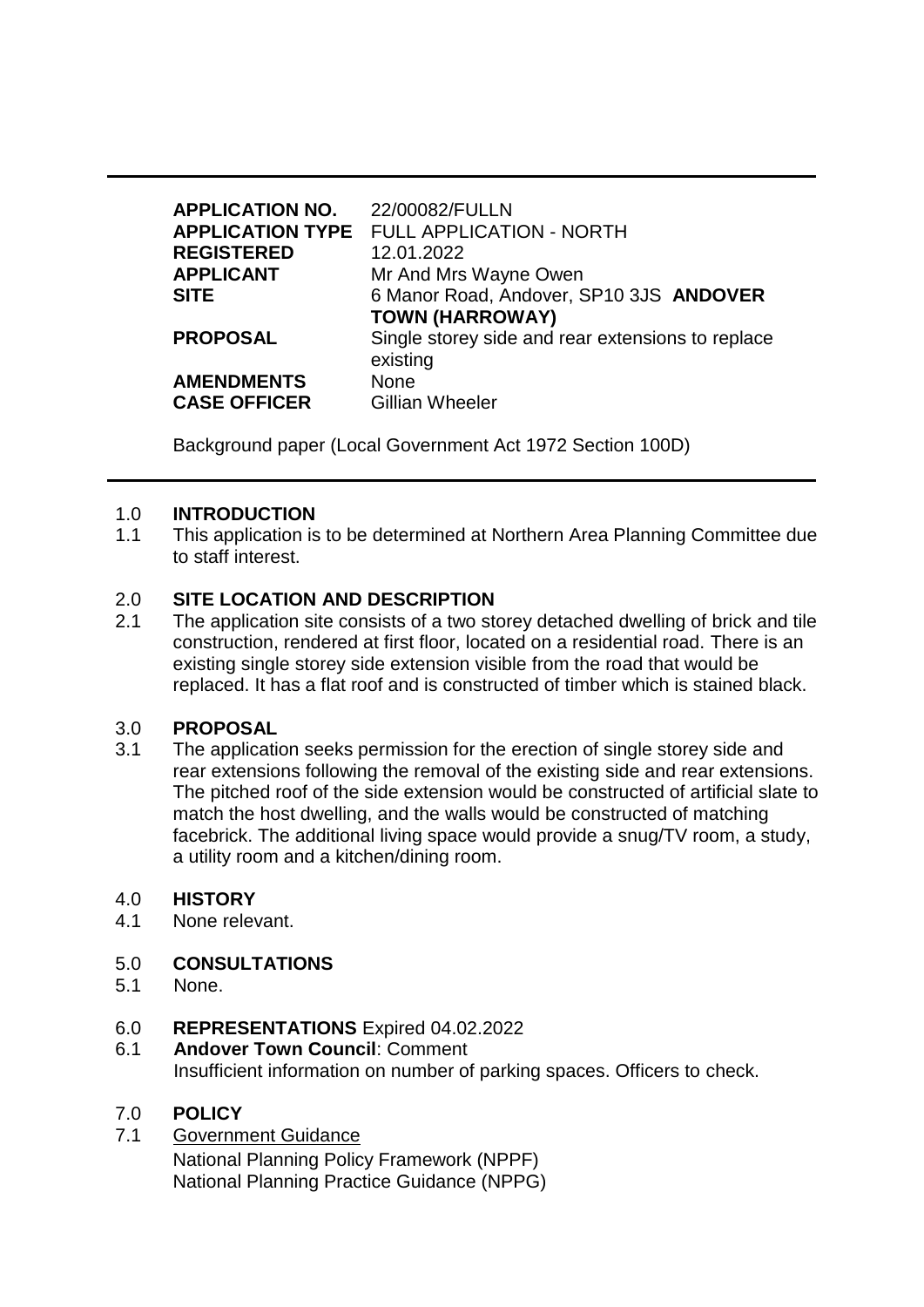7.2 Test Valley Borough Revised Local Plan (2016)(TVBRLP) Policy SD1 – Presumption in Favour of Sustainable Development Policy COM2 – Settlement Hierarchy Policy E1- High Quality Development in the Borough Policy E5 – Biodiversity Policy LHW4 – Amenity

## 8.0 **PLANNING CONSIDERATIONS**

- 8.1 The main planning considerations are:
	- Principle of development
	- Impact on the character and appearance of the area
	- Impact on amenity of the occupants of neighbouring property
	- Impact on parking provision

#### 8.2 **Principle of development**

The site lies within the Andover settlement boundary as defined on the Inset Maps of the TVBRLP. In accordance with Policy COM2 of the TVBRLP development is permitted provided that the proposal is appropriate to the other policies of the Revised Local Plan. The proposal is assessed against the relevant policies below.

#### 8.3 **Impact on the character and appearance of the area**

Policy E1 of the TVBRLP states that development will be permitted if it integrates, respects and complements the character of the area in which the development is permitted, in terms of layout, appearance, scale, materials and building styles.

- 8.4 It is apparent from the street scene that many properties in the area have erected front and side extensions of varying designs. The application property already has side and rear extensions which would be replaced as part of the proposals. A similar pitched roof design to that proposed on the front section of the side extension can be seen on Loxley, Manor Road, approximately 60 metres to the south west.
- 8.5 The front of the side elevation would be visible from the highway. It is considered that the proposed side extension, constructed of materials to match the existing dwelling, and with a pitched roof at the front, would be an improvement on the design and materials of the existing side extension to be replaced. Therefore the proposed side extension would integrate with the street scene and respect and complement the character of the area.
- 8.6 The rear extension is located in a position such that no public views would be possible. In these respects, the proposed extensions would not adversely affect the character and appearance of the area, in compliance with policies COM2 and E1 of the TVBRLP.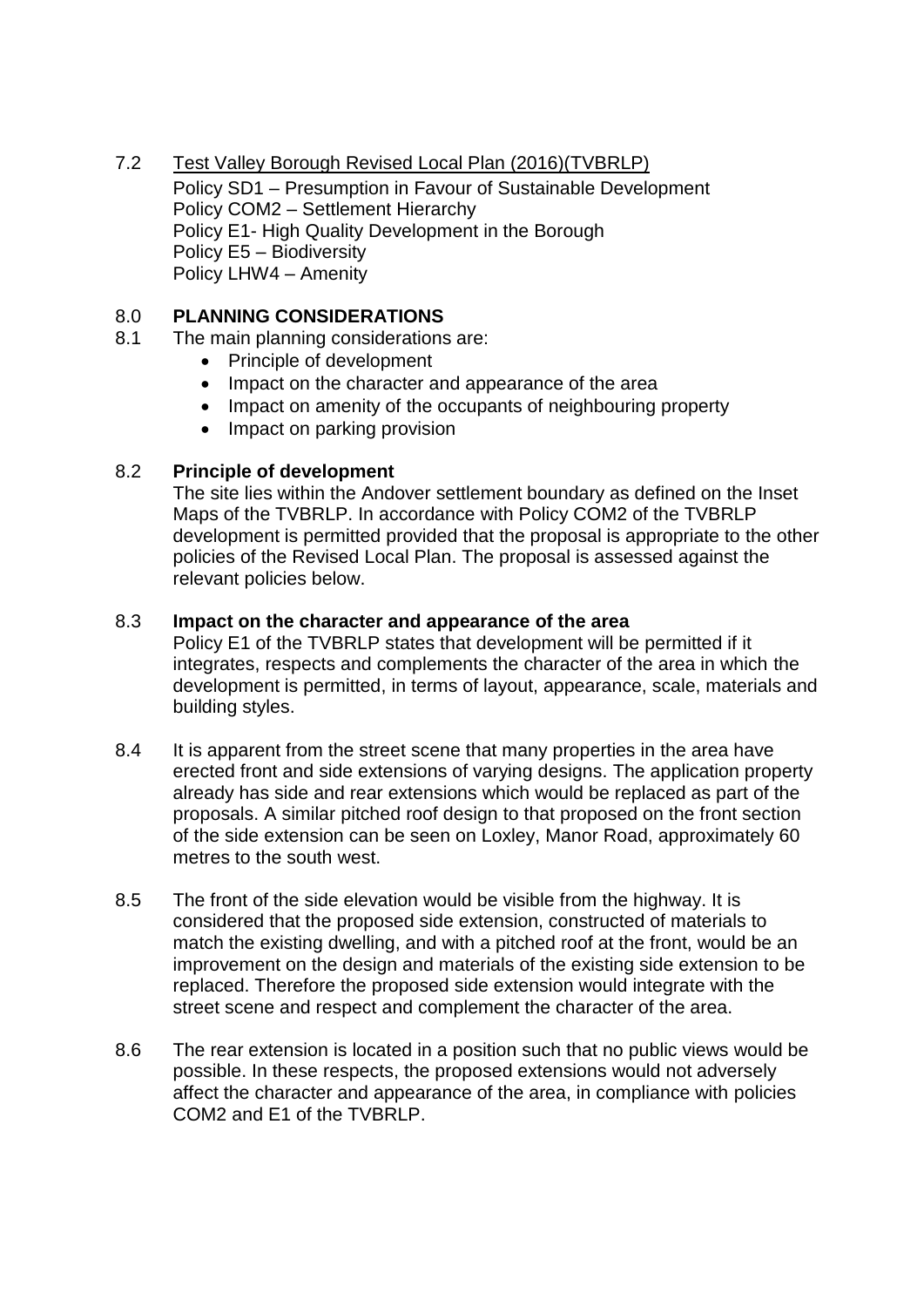# 8.7 **Impact on amenity of neighbouring property**

Policy LHW4 of the TVBRLP states that development will be permitted provided that it provides for the privacy and amenity of its occupants and those of neighbouring properties, and provided that it does not reduce the levels of daylight and sunlight reaching new and existing properties or private open space to below acceptable levels.

- 8.8 There are no proposed openings in the side extension facing number 4 Manor Road which has the closest boundary to the proposed extensions. However, the addition of a pitched roof to the front section of the side extension would increase the height from the existing 2.5 metre extension up to 4.25 metres to the top of the ridge, which would taper down to 2.8 metres.
- 8.9 The area of land to the side of number 4 Manor Close that would be adjacent to this larger front section of the proposed side elevation is a gravelled area used for the parking of vehicles, and the proposed increase in height would not therefore have an adverse impact on their outside amenity space from loss of privacy, sunlight or outlook. Due to the orientation of the dwellings, any additional shadow caused by the extensions would fall over the host dwelling itself.
- 8.10 By virtue of the size (bulk and mass) and design of the proposal, its juxtaposition relative to neighbouring properties, the location of the windows and the nature of the intervening boundary treatment, the proposal would not give rise to an adverse impact on the living conditions of neighbouring properties by virtue of loss of daylight, sun light or privacy. The proposal is therefore in accordance with Policy LHW4 of the TVBRLP.

# 8.11 **Impact on parking provision**

Andover Town Council have raised concerns regarding the level of parking demonstrated. 6 Manor Road is a 3 bedroom dwelling. Annex G of the TVBRLP states that a 3 bedroom dwelling should provide 2 parking spaces within its curtilage, which has been demonstrated on the submitted site plan.

8.12 However, the proposal does not give rise to an additional demand for car parking or result in the loss of existing car parking spaces to serve the dwelling, in accordance with the parking standards as set out in Annex G and Policy T2 of the TVBRLP.

# 9.0 **CONCLUSION**

9.1 The proposal is considered acceptable and in accordance with Policies SD1, COM2, E1 and LHW4 of the TVBRLP.

# 10.0 **RECOMMENDATION**

# **PERMISSION subject to:**

**1. The development hereby permitted shall be begun within three years from the date of this permission.**